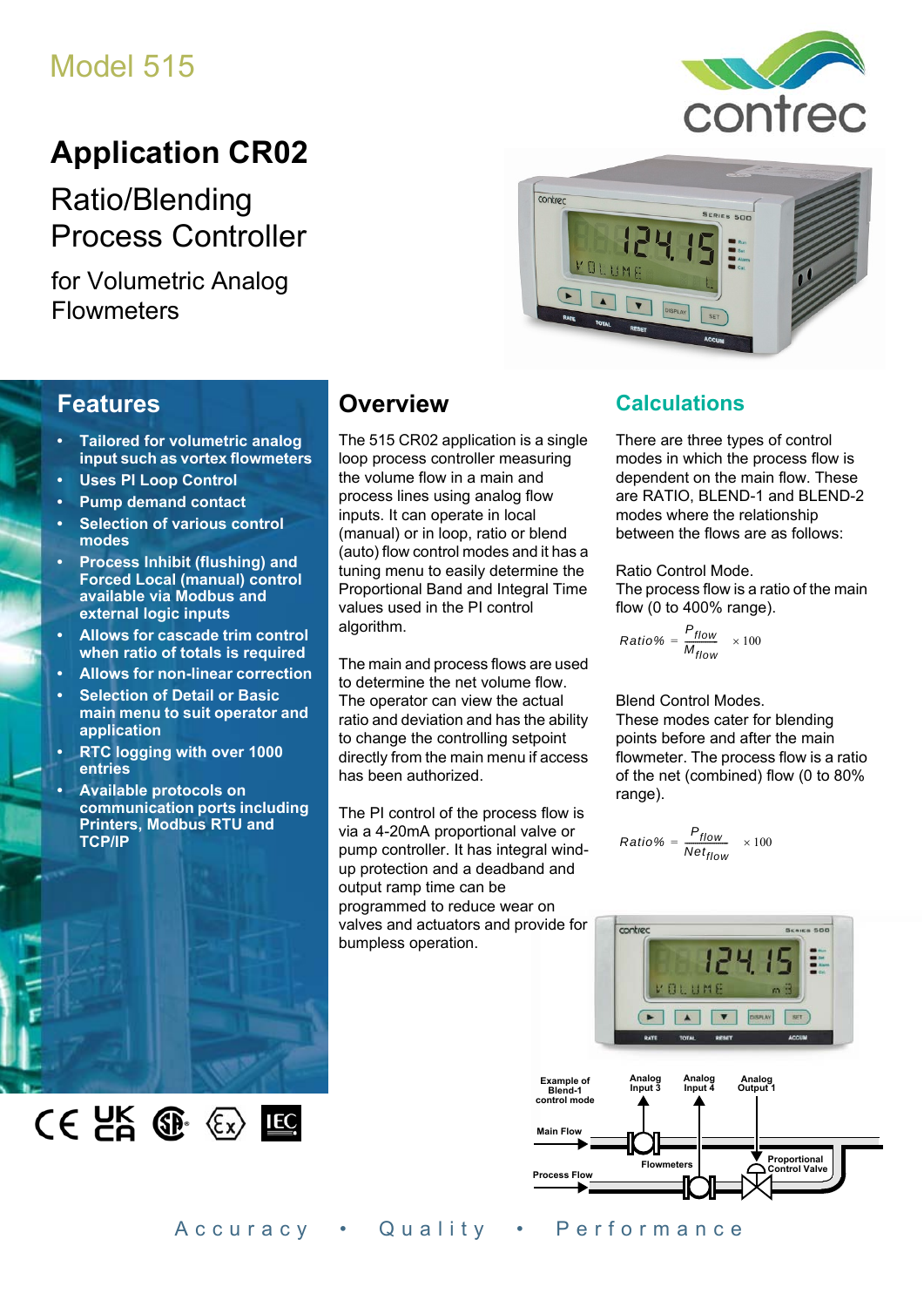### **Displayed Information**

The front panel display shows the current values of the input variables and the results of the calculations. A list of the variables for this application and their type (total or rate) is shown at the end of this document.

The instrument can be supplied with a real-time clock for data logging of over 1000 entries of the variables as displayed on the main menu.

### **Communications**

There are two communication ports available as follows:

- **•** COM-1 RS232 port
- **•** COM-2 RS485 port (optional) or Ethernet (optional)

The ports can be used for remote data reading, printouts and for uploading and downloading of the application software to the instrument.

### **Isolated Outputs**

The opto-isolated outputs can re-transmit any main menu variable. The type of output is determined by the nature of the assigned variable. Totals are output as pulses and rates are output as 4-20 mA signals. One output is standard, a second output is available as an option.

### **Relay Outputs**

The relay output 1 provides a pump demand contact and the other relays can be used as fully programmable alarms for any rate type variable. Two relays are standard with an additional two available in the advanced option.

### **Software Configuration**

The instrument can be programmed to suit the particular application needs and the flexible I/O can be assigned as required. Program settings can be changed either via the front panel (depending on assigned access levels) or via the 500 Series Program Manager (500-PM software).

The instrument stores all set-up parameters, totals and logged data in non-volatile memory with at least 30 years retention.

## **Dimension Drawings**

## **Part Number**

515.XXXXXX-CR02 see **[Product Codes](#page-3-0)** to select required features

Default Application software: 515-CR02-000000

### **Terminal Designations**

|                 | Terminal<br>Label      |                          | <b>Designation</b>                 | <b>Comment</b>                                     |  |  |
|-----------------|------------------------|--------------------------|------------------------------------|----------------------------------------------------|--|--|
| 3               | SG                     | $\overline{\phantom{0}}$ | Signal ground                      |                                                    |  |  |
| 11              | AINP3                  | $\ddot{}$                | Analog Input ch $3 (+)$            | Main Flow Input                                    |  |  |
| 12              |                        | $\overline{\phantom{a}}$ | Analog Input ch 3 (-)              |                                                    |  |  |
| 13              | AINP4                  | $\ddot{}$                | Analog Input $ch$ 4 (+)            | Process Flow Input                                 |  |  |
| 14              |                        | $\overline{a}$           | Analog Input ch 4 (-)              |                                                    |  |  |
| 15              | Vo                     | $\ddot{}$                | 8-24 volts DC output               | Overload protected                                 |  |  |
| 16              | G                      | -                        | DC Ground                          |                                                    |  |  |
| 17              | Vi                     | $\ddot{}$                | DC power input                     | DC power in 12-28V                                 |  |  |
| 18              | <b>SH</b>              | F                        | Shield terminal                    |                                                    |  |  |
| 19              | <b>RS485</b>           | $\ddot{}$                | $RS485 (+)$                        | Optional RS485 port may                            |  |  |
| 20              | COM-2                  | $\overline{\phantom{0}}$ | RS485(-)                           | be replaced by Ethernet                            |  |  |
| 21              | port                   | G                        | RS485 ground                       | port.                                              |  |  |
| 22              |                        | $1+$                     | Switch 1                           | Inhibit Process Flow                               |  |  |
| 23              |                        | $2+$                     | Switch 2                           | Forced Local (manual)<br>Control                   |  |  |
| 24              | LOGIC<br><b>INPUTS</b> | $3+$                     | Switch 3                           | <b>Remote Reset</b>                                |  |  |
| 25              |                        | $4+$                     | Switch 4                           | CAL Switch - In field<br>access protection         |  |  |
| 26              |                        | C-                       | Signal ground                      |                                                    |  |  |
| 27              | OUT <sub>1</sub>       | $\ddot{}$                | Output ch $1 (+)$                  |                                                    |  |  |
| 28              |                        |                          | Output ch 1 (-)                    | Process control output                             |  |  |
| 29              | OUT <sub>2</sub>       | $\ddot{}$                | Output $ch 2 (+)$                  |                                                    |  |  |
| 30              |                        |                          | Output ch 2 (-)                    |                                                    |  |  |
| 31              |                        |                          | RC Relay Common 1-2                | Term 31 - Common 1-4<br>on legacy option card      |  |  |
| 32              |                        | R <sub>1</sub>           | Relay 1                            | Pump demand                                        |  |  |
| 33              | <b>RELAYS</b>          | R2                       | Relay 2                            | Alarm                                              |  |  |
| $\overline{34}$ |                        | R <sub>3</sub>           | Relay 3                            |                                                    |  |  |
| 35              |                        | R <sub>4</sub>           | Relay 4                            |                                                    |  |  |
| 36              |                        | <b>RC</b>                | Relay common 3-4                   | Term 36 only available on<br>new style option card |  |  |
| E               |                        | Е                        | Mains ground                       |                                                    |  |  |
| N               | АC<br><b>MAINS</b>     | N                        | Mains neutral                      | AC power in 100-<br>240VAC                         |  |  |
| A               |                        | A                        | Mains active                       |                                                    |  |  |
|                 |                        |                          | RS232 COM-1 port 9-pin serial port |                                                    |  |  |

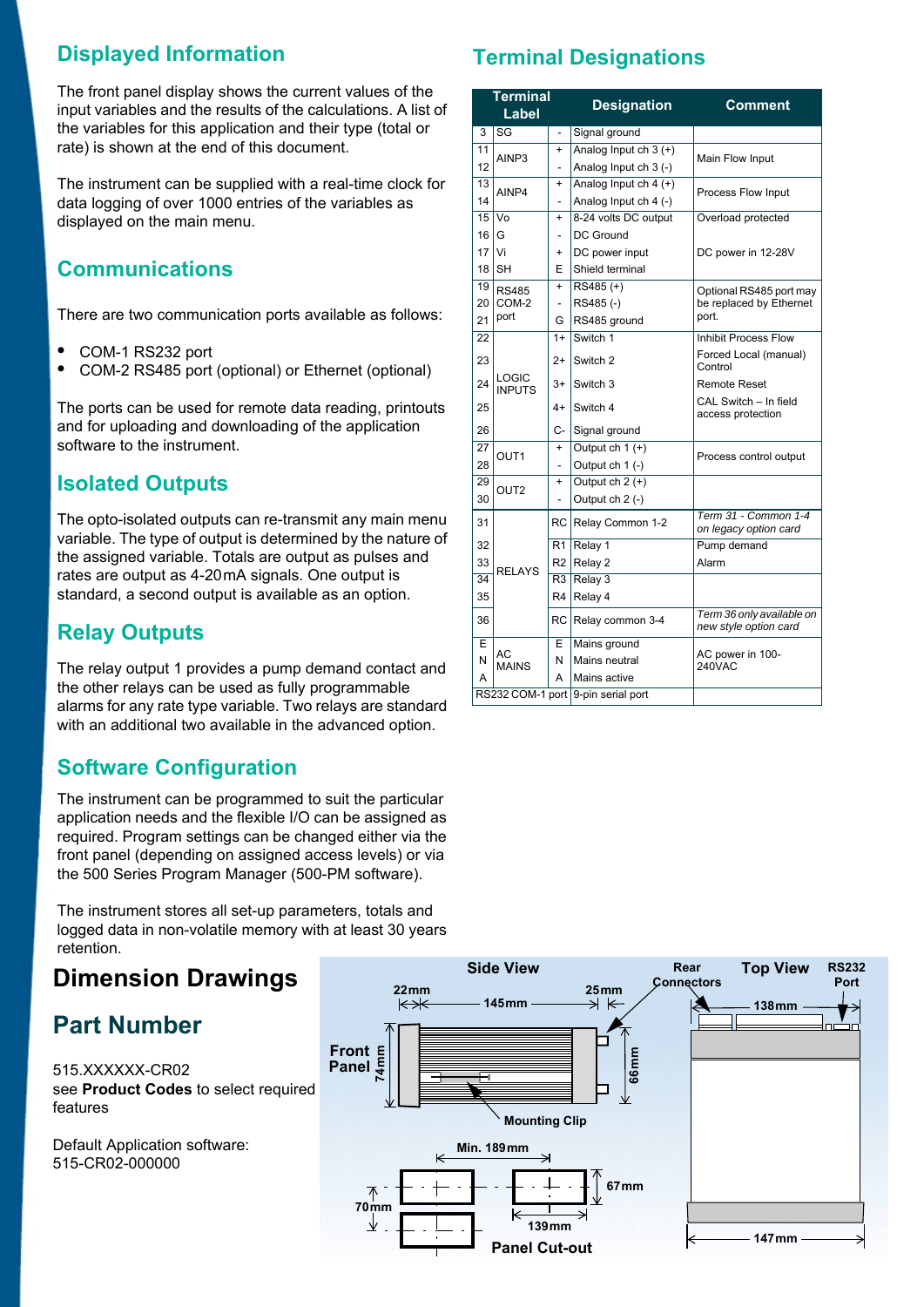## **Specifications**

#### **Operating Environment**

| <b>Temperature</b>                  | +5°C to +40°C (standard - no coating)<br>-20 °C to +60 °C (with conformal coating)<br>-30 °C to +60 °C (ExD housing with heater) |
|-------------------------------------|----------------------------------------------------------------------------------------------------------------------------------|
| <b>Humidity</b>                     | 0 to 95% non condensing (conformal coating)<br>5% to 85% non condensing (no coating)                                             |
| <b>Power Supply</b>                 | 100-240 V AC (+/-10%) 50-60 Hz (+/-10%) or<br>12-28 V DC                                                                         |
| <b>Consumption</b>                  | 10W (max) Overvoltage category II                                                                                                |
| <b>Protection</b>                   | Sealed to IP65 (Nema 4X) when panel mounted                                                                                      |
| <b>Dimensions</b><br>(panel option) | 147mm (5.8") width<br>74mm (2.9") height<br>170mm (6.6") depth (behind the panel)                                                |
|                                     |                                                                                                                                  |

### **Display**

| <b>Type</b>        | Backlit LCD with 7-digit numeric display and<br>11-character alphanumeric display |
|--------------------|-----------------------------------------------------------------------------------|
| <b>Digits</b>      | 15.5mm (0.6") high                                                                |
| <b>Characters</b>  | 6mm (0.24") high                                                                  |
| <b>LCD Backup</b>  | Last data visible for 15 min after power down                                     |
| <b>Update Rate</b> | 0.3 second                                                                        |

#### **Non-volatile Memory**

**Retention** > 30 years

**Data Stored** Setup, Totals and Logs

#### **Approvals Electrical & Interference** UKCA, CE, CSA compliance **Enclosure** Ex d Enclosure - ATEX & IECEx available for<br>hazardous area (CSA Pending). Field Mount Enclosure - UKCA, CE, CSA safe area weather proof enclosure.

### **Real Time Clock (Optional)**

| Battery Type | 3 volts Lithium button cell<br>- For Issue 7 option card, type CR2450N<br>manufactured by Renata only<br>- For conformal coated 'C' version, type BR2032<br>manufactured by Panasonic only<br>- For non-conformal coated versions, type<br>BR2032 and CR2032 manufactured by<br>Panasonic or Sony |
|--------------|---------------------------------------------------------------------------------------------------------------------------------------------------------------------------------------------------------------------------------------------------------------------------------------------------|
| Battery Life | 5 years (typical)                                                                                                                                                                                                                                                                                 |

Other - RoHS compliant

### **Analog Input (General)**

| Overcurrent          | 100mA absolute maximum rating<br>(30mA for 4-20mA inputs) |
|----------------------|-----------------------------------------------------------|
| <b>Update Time</b>   | $< 1.0$ sec                                               |
| <b>Configuration</b> | 4-20 mA, 0-5V and 1-5V input                              |
| <b>Non-linearity</b> | Up to 20 correction points (some inputs)                  |

#### **4-20 mA Input Impedance** 100 Ohms (to common signal ground)

| ------------- |                                                                            | . |  |
|---------------|----------------------------------------------------------------------------|---|--|
| Accuracy      | 0.05% full scale $(20^{\circ}C)$<br>0.1% (full temperature range, typical) |   |  |
|               |                                                                            |   |  |

#### **0-5 or 1-5 Volts Input**

| Impedance | 10 MOhms (to common signal ground)                                         |
|-----------|----------------------------------------------------------------------------|
| Accuracv  | 0.05% full scale $(20^{\circ}C)$<br>0.1% (full temperature range, typical) |

#### **Logic Inputs**

| Signal Type | CMOS, TTL, open collector, reed switch |
|-------------|----------------------------------------|
| Overvoltage | 30V maximum                            |

#### **Relay Output**

| <b>No. of Outputs</b>       | 2 relays plus 2 optional relays                                            |  |  |
|-----------------------------|----------------------------------------------------------------------------|--|--|
| Voltage                     | 250 volts AC, 30 volts DC maximum<br>(solid state relays use AC only)      |  |  |
| Current                     | 3A maximum - mechanical relays                                             |  |  |
|                             | 1.5A maximum - solid state relays                                          |  |  |
| <b>Communication Ports</b>  |                                                                            |  |  |
| Ports                       | COM-1 RS-232 port<br>COM-2 RS-485 or Ethernet port (optional)              |  |  |
| <b>Baud Rate</b>            | 2400 to 19200 baud                                                         |  |  |
| <b>Parity</b>               | Odd, even or none                                                          |  |  |
| <b>Stop Bits</b>            | 1 or 2                                                                     |  |  |
| <b>Data Bits</b>            | 8                                                                          |  |  |
| <b>Protocols</b>            | ASCII, Modbus RTU, Modbus TCP/IP (Ethernet                                 |  |  |
|                             | Port), Printer                                                             |  |  |
| <b>Transducer Supply</b>    |                                                                            |  |  |
| Voltage                     | 8 to 24 volts DC, programmable                                             |  |  |
| Current                     | 70mA @ 24V, 120mA @ 12V maximum                                            |  |  |
| <b>Protection</b>           | Power limited output                                                       |  |  |
| <b>Isolated Output</b>      |                                                                            |  |  |
| No. of Outputs              | 2 configurable outputs                                                     |  |  |
|                             |                                                                            |  |  |
| Configuration               | Pulse/Digital or 4-20mA output                                             |  |  |
| <b>Pulse/Digital Output</b> |                                                                            |  |  |
| <b>Signal Type</b>          | Open collector                                                             |  |  |
| <b>Switching</b>            | 200mA, 30 volts DC maximum                                                 |  |  |
| Saturation                  | 0.8 volts maximum                                                          |  |  |
| <b>Pulse Width</b>          | Programmable: 10, 20, 50, 100, 200 or 500ms                                |  |  |
| 4-20 mA Output              |                                                                            |  |  |
| <b>Supply</b>               | 9 to 30 volts DC external                                                  |  |  |
| <b>Resolution</b>           | 0.05% full scale                                                           |  |  |
| <b>Accuracy</b>             | 0.05% full scale $(20^{\circ}C)$<br>0.1% (full temperature range, typical) |  |  |